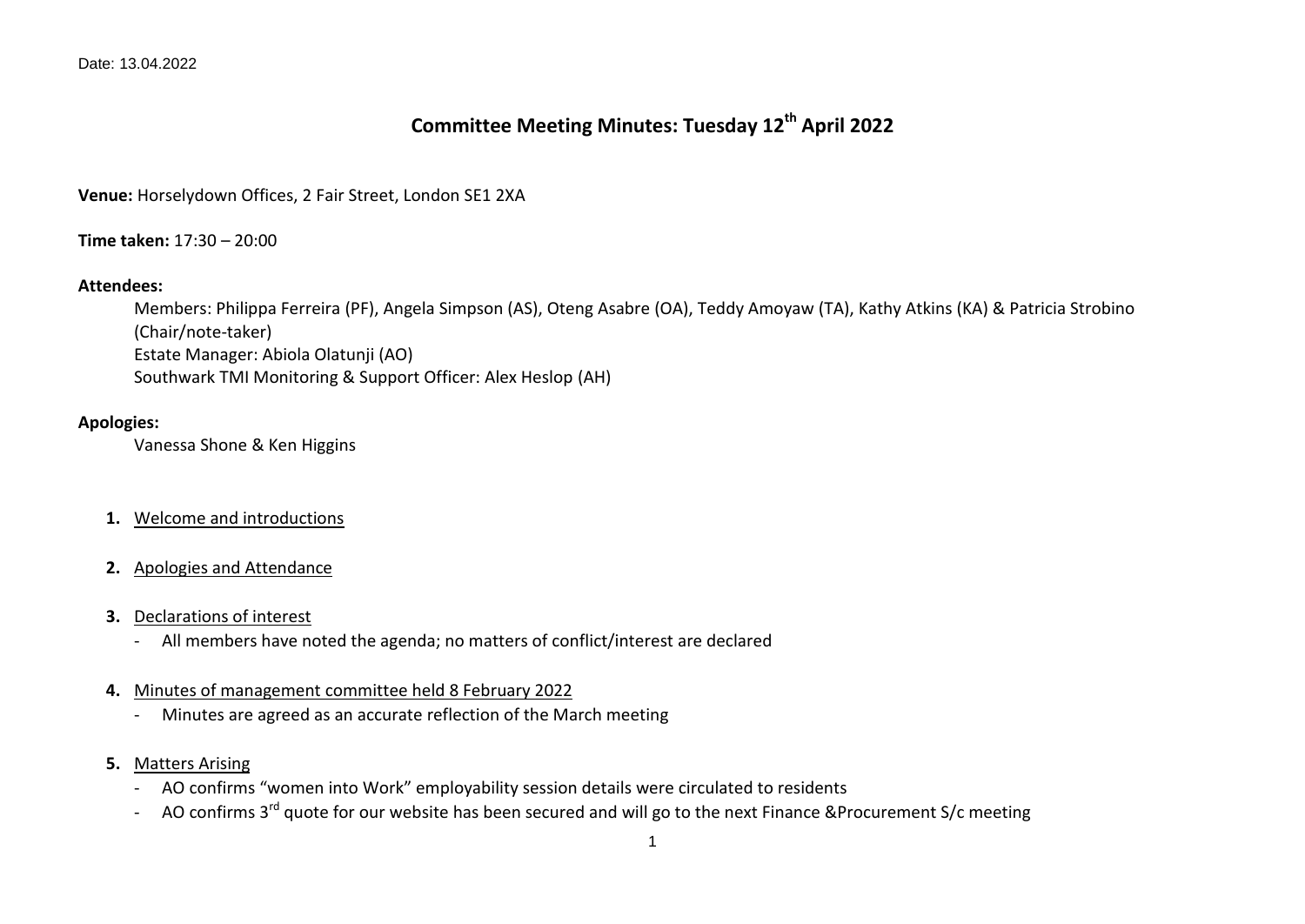- AO confirms FCHS budget has been forwarded to LBS as agreed.
- AO observes all matters arising are on agenda and will be dealt with on the agenda

### **6.** Housing Service

- a. Performance monitoring Report Q4 YTD (April to Feb) 2021/22 AO leads
	- o This is the last report prior to Year End, the report has been tweaked slightly to provide more governance information to the Board, positive feedback received.
	- $\circ$  Discussion
		- Rent collection we are doing better than target "green" largely a product of FCHS being able to return cases to LBS.
		- $\checkmark$  Void turnaround 1 void in the period, although we are on target it is just about "green" care to be taken to ensure this doesn't slip
		- $\checkmark$  Tenancy management AH confirms he has had a discussion with Resident Services regarding the single property on the estate which is an "unauthorised occupancy". The rent is in arrears and we are unable to hand-back to LBS. LBS have been encouraged to obtain advice from the Legal Team and instruct an external solicitor. AH reminds that he will continue to monitor the situation and that the arrears are continuing to fall.
		- $\checkmark$  Anti-Social Behaviour (ASB) there have been 5 complaints which are mainly noise related but also nuisance behaviour such as littering. KA confirms the next newsletter contains a polite reminder to our neighbours not to litter. AO confirms office staff have been adhering to our policy in dealing with ASB; training **ACTION 1**

# **7.** Environmental

- a. Health and safety:
	- Fire risk assessments update
		- $\checkmark$  There is a single item on the register (relates to use of a front garden on St Johns which has been deemed by the LBS Fire Safety Officer an ongoing risk). AO confirms this is situation which needs to be dealt with diplomatically; the resident has not (formally) been challenged on the manner items have been stored. FCHS are now expected to enforce the removal of risk items if they are not voluntarily removed. FCHS has written, AO will in the next 2 weeks encourage the resident, the LBS Fire Saftey Officer will be invited to the estate to speak directly with residents (if necessary). If these actions are not successful a final letter will be issued. Chair queries the indication that FCHS would be responsible for ultimate enforcement. OA states the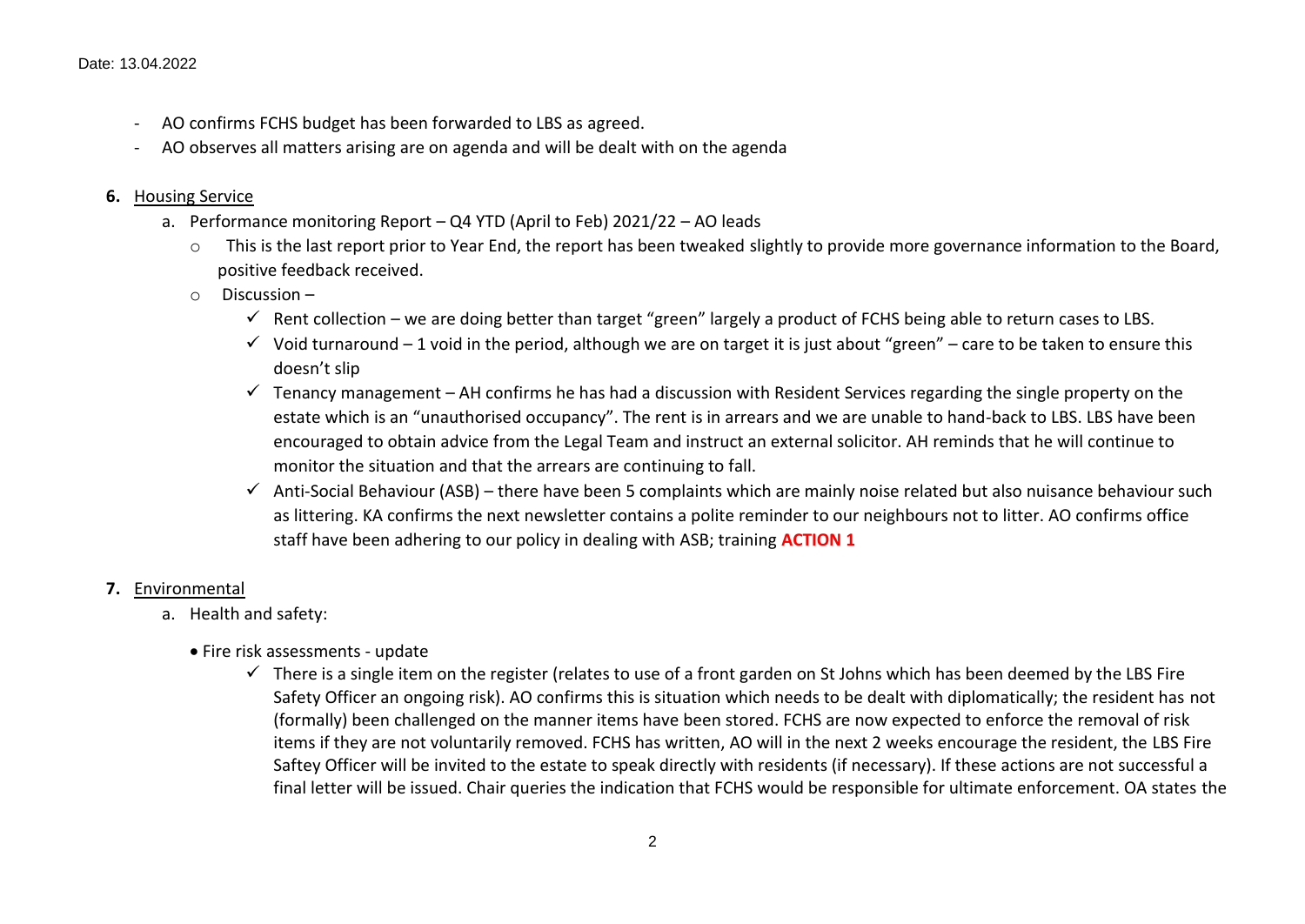issue is a Tenant / Landlord matter. All agree FCHS must play its part in the tenancy management issue (letters and facilitating communication).

- Estate inspections update
	- $\checkmark$  Both AS and KA have attended recent estate inspections and gave good feedback, there seems to have been an improvement since our meeting with LBS contractor **ACTION 2**
	- AS volunteers to Lead FCHS in respect our key objectives of scrutinising the current SLA with LBS estate cleaning. **ACTION 3**
	- We review the minutes and actions from the Estate Cleaning Meeting on Thursday 9 March **ACTION 4**
	- $\checkmark$  FCHS' position regarding bulk waste is agreed: we will publicise and encourage residents to utilise the LBS service including sharing the website link. This will assist LBS estate cleaners as it is detrimental to staff and residents if waste is simply dumped on the estate. **ACTION 5 & 6**
	- $\checkmark$  Devon Mansion roof voids there was an action from the meeting for AO to liaise with LBS to ascertain the correct procedure for dealing with the cost of cleaning the roof spaces in the wake of trespassers. AH confirms the roof voids are not within the SLA, FCHS are not responsible for bearing the cost. A meeting has taken place (AH/AO/CW LBS cleaning) and the following agreed in the interim: Estate cleaners will notify Mark and/or Mark will carry out visual checks – TMI will be notified – TMI will provide a cost code (debit from HRA). Major Works/Building Safety Team are continuing to work on a permanent resolution to this issue.
- Accidents, incidents and near misses Nothing to report
- b. Safeguarding Update AO
	- $\checkmark$  Nothing to report but (see Action 1 training)
- **8.** Governance
	- a. HR Subcommittee
		- $\bullet$  Summary of staffing restructure  $-$ 
			- $\checkmark$  the search for a multi-trader has been challenging. AO advises a temp started and stayed two days before it becoming clear he did not have the aptitude/attitude FCHS are looking for. A second temp failed to attend when arrangements made.
			- $\checkmark$  AO confirms HR subcommittee have been meeting monthly to provide oversight of the restructure as we are keen to meet this key organisational priority as soon as possible.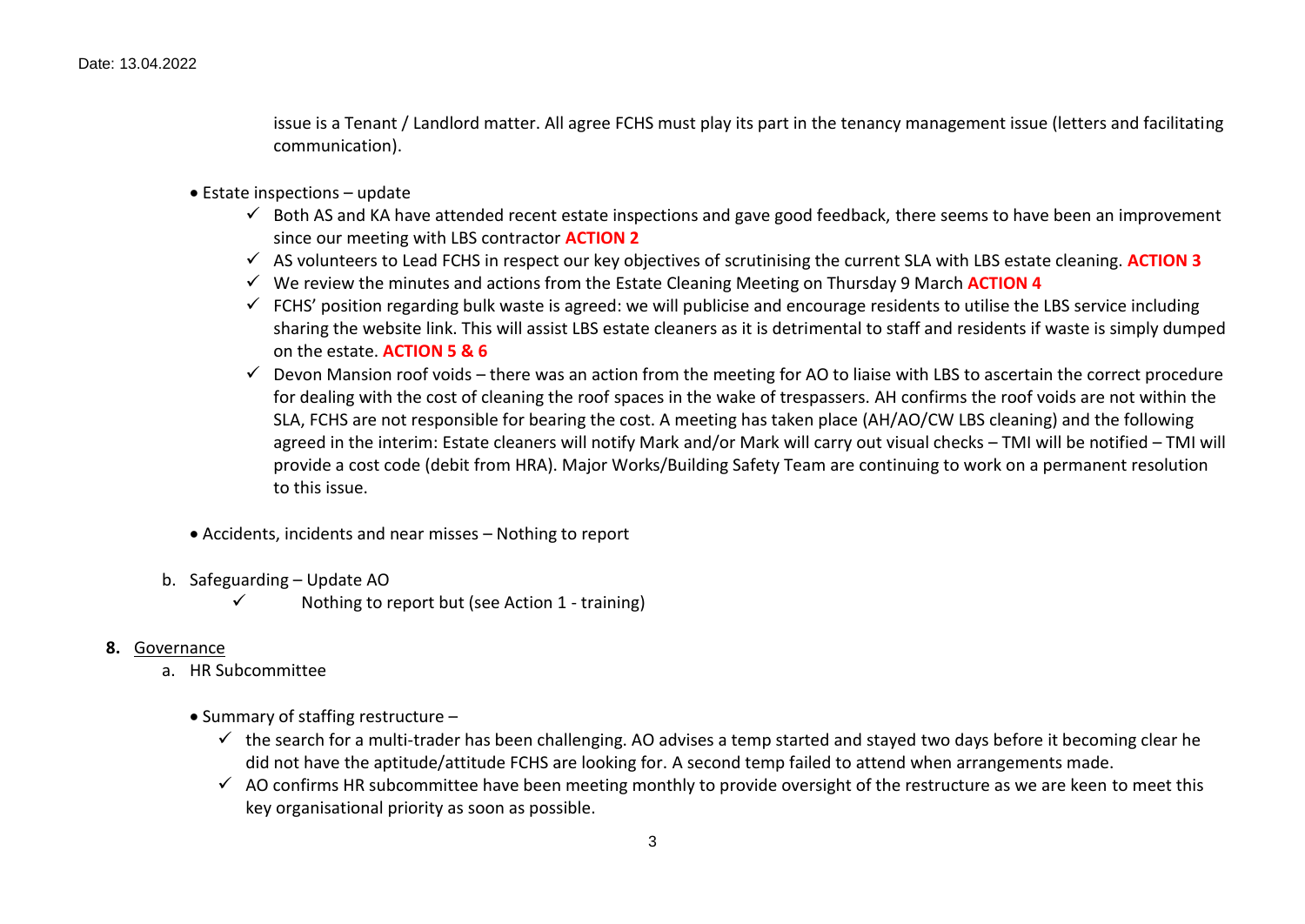

b. Finance and Procurement – TA Leads

 Policy update – TA/AO and Richard have considered the draft updated policies (including internet banking) expectation is the for the S/C to consider at next meeting – 19 April 2022 @ 5.30pm

- Auditors will be in-house  $26-28$ <sup>th</sup> April
- AO confirms the internal audit: TMO reserves has taken place. FCHS will receive a copy once considered by TMI team.
- c. Social Subcommittee updates KA Leads Newsletter is now ready (delayed for a week in order to ensure we have the correct performance stats to share with our members). KA also provides an update re: fun day, we are waiting for a partner to furnish his liability certificate. KA/AS/KH are on-the-case with the outstanding matters.
- d. Governance correspondence

 Leaseholder group meeting – email dated 22 March requesting a meeting for leaseholder group (80+ individuals) to discuss ongoing issues with major works on the estate. Unclear if seeking a meeting within the next AGM or a separate meeting. Discussion about possible funding streams; there is no allowance for the suggested purpose but that would not prevent considering some funding. However, concerns raised about who will and will not be invited – does it fit within our constitution? Is it fair to fund this group when major works affect all residents on the estate. This could be viewed as favouritism and may be divisive rather than unifying our membership. Could we signpost them to LBS/non-profits? Could they meet virtually to minimise costs – Hilton is extremely expensive. Outcome: FCHS could not agree to the request in the current form. **ACTION 7**

 LBS' Enforcement Team request: Arbitration outcome – LBS have paid the award but Enforcement continue to seek a contribution. **ACTION 8**

 Team London Bridge – Recycling/biodiversity engagement – sadly the bid to "green up spaces" was unsuccessful. Jack has come up with an alternative to improve the garage area, Lewes House using recycled foliage. AS and KA volunteer to engage with jack on a walkabout.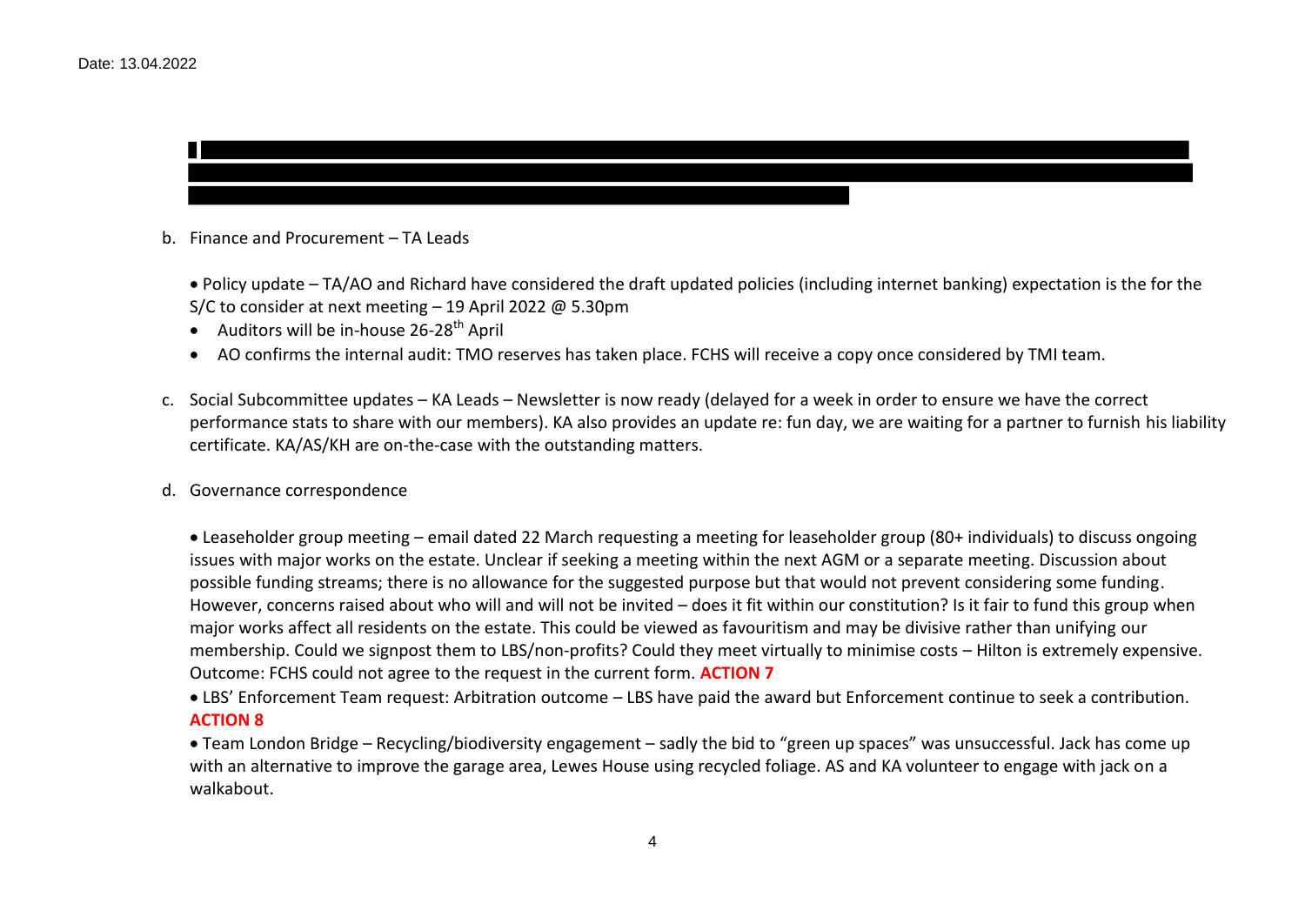### **9.** Training

All training referred to below is available to all our residents (members, non-members) and FCHS staff. If training is attended, please let Ken know so he can maintain our training logs.

# **STMOC training portal:** https://www.stmoc.uk

Upcoming sessions are:

- 9th April Supporting Mental Health MIND
- 23rd April Essential skills- Chair/Treasurer & Minute Taking.
- Date TBC Successfully applying for grant funding.

# **Additional Southwark Council Training** as shown below (contact Harold.markham@southwark.gov.uk to sign-up):

| Date                   | Dav       | Session                                | Time          |
|------------------------|-----------|----------------------------------------|---------------|
| $8th$ April            | Friday    | <b>Treasurer Skills</b>                | 7pm to 8.30pm |
| $13^{\text{th}}$ April | Wednesday | How To Involve More People             | 7pm to 8.30pm |
| $22nd$ April           | Friday    | <b>Committee Skills</b>                | 7pm to 8.30pm |
| $28^{th}$ April        | Thursday  | <b>Secretary Skills</b>                | 7pm to 8.30pm |
| $6th$ May              | Friday    | How To Produce An Effective Newsletter | 7pm to 8.30pm |

#### **10.** Report back from Council and other meeting

- **NFTMO conference 24 26<sup>th</sup> June, Stratford-Upon Avon. Return completed forms to AO no later than Friday 15 April 2022. ACTION 9**
- Local Housing Forum concern raised about the conduct of these meetings (resident attendance has plummeted from 30+ to only 2 people). LBS manager made some assurances regarding the plan going forward. Presentations: CAB regarding cost of living and Repairs Manager on new approach to dealing with damp and mould. PS has invited him to a meeting specifically relating to FCHS properties **ACTION 10**
- Southwark Tenant Management Organisation Comm.

#### **LBS Building Safety Programme**

- $\triangleright$  Pilot programme at Andoversford Court largely completed.
- EXT LBS preparing for changes to existing legislation (Fire Safety Act) which would add value to the existing FRAs as well as place additional responsibilities on landlords through the Building Safety Bill - 7 storeys and above or 18 metres and over.
- Legislation likely to receive Royal Assent during 2022 with its implementation from 2024 onwards.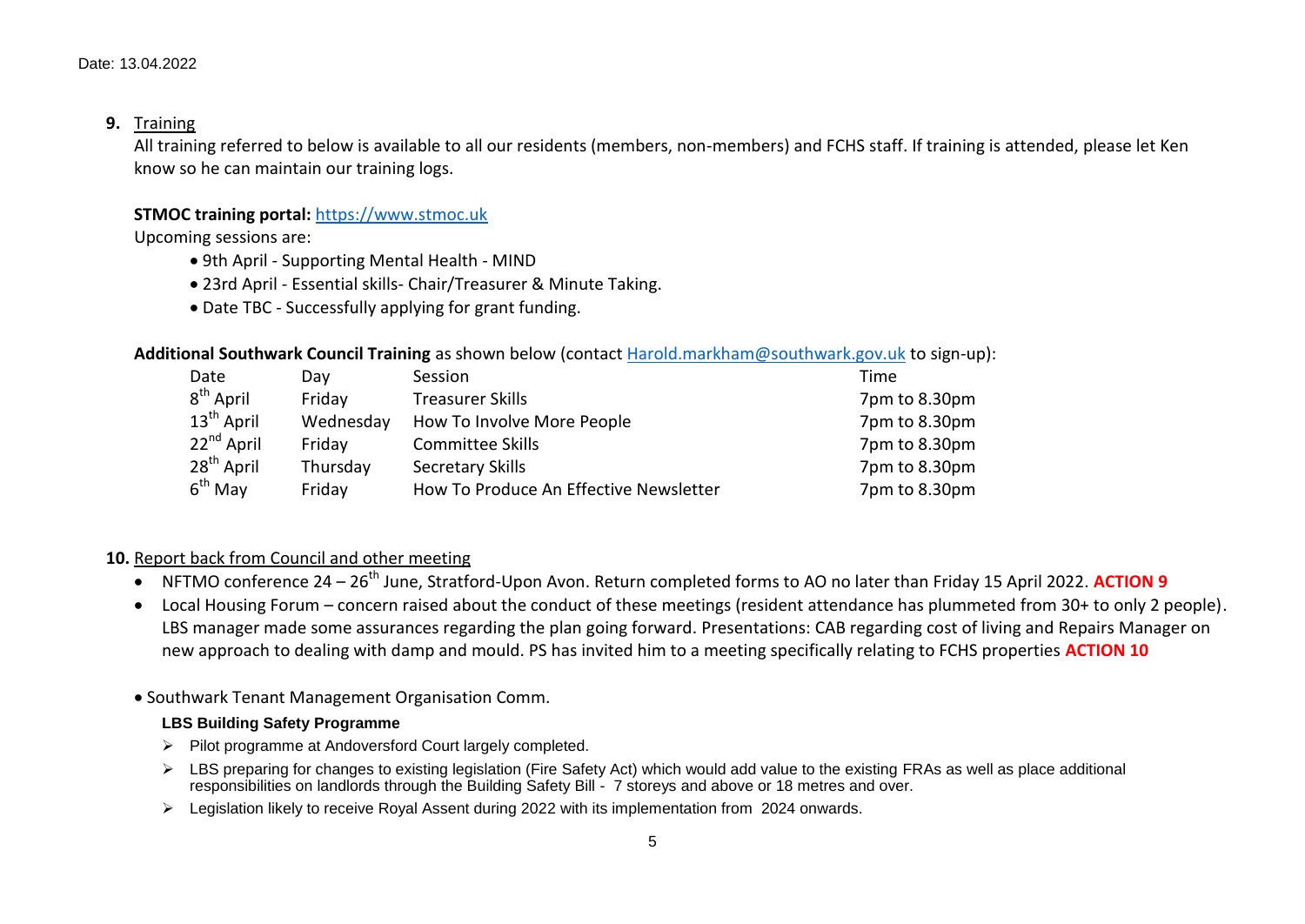- A series of surveys were undertaken as part of the pilot work. The findings to these are now being reviewed LBS to address actions arising from these surveys
- $\triangleright$  Next steps will see LBS develop plans to roll out for its Priority Programme i.e. high rise blocks
- > Installation of Premises Information Boxes (PIB) these will contain drawings of the block and Personal Emergency Evacuation Plans (PEEPS)
- Recruitment Building Safety Managers (BSMs) will be responsible for managing the safety of High Rise blocks. Role will be a requirement of the new  $\triangleright$ regulation.
- $\triangleright$  For success going forward: Engagement with residents; TMOs; use of newsletters
- BSM will capture and log instances where role/responsibility is unclear vis-à-vis the Management Agreement and some of the additional  $\triangleright$ responsibilities.

- Potters' Fields Park Management Trust no meeting
- Safer Neighbourhood Team meeting no one present to report. TA raises a concern about the dangerousness of the Druid St approach to the rail bridge following witnessing a road traffic accident. ACTION 11

# 11. Any Other Business

The government has launched a package of measures to drive up quality in social housing. They intend to launch a 250-member Resident Panel who will "name and shame failing landlords. Find out more: www.gov.uk/government/collections/social-housing-quality

| <b>Action</b><br><b>Plan</b><br>No. | What needs to be done                                                                                                                                            | Who will do  <br>it | When it will be done by                                                                                                      | <b>Additional information</b>                                                                                                                                                                                                                          |
|-------------------------------------|------------------------------------------------------------------------------------------------------------------------------------------------------------------|---------------------|------------------------------------------------------------------------------------------------------------------------------|--------------------------------------------------------------------------------------------------------------------------------------------------------------------------------------------------------------------------------------------------------|
|                                     | • FCHS staff (including agency staff) to<br>undertake training (priority to<br>mandatory training):<br><b>ASB</b><br>Safeguarding<br>Health & Safety/Fire safety | AΟ                  | Staff to be<br>afforded time to<br>complete indicated<br>sessions aim for 1<br>session per month<br>(August 2022<br>meeting) | Abiola to circulate the link to the Housing<br>Ombudsmen site which provides free online<br>training<br>www.housing-ombudsman.org.uk/landlords-<br>info/workshops/<br>Staff can also access training via<br>www.stmoc.uk to access our paid for IHASCO |

To apply: https://www.gov.uk/guidance/social-housing-quality-resident-panel deadline for applications is 29<sup>th</sup> April 2022.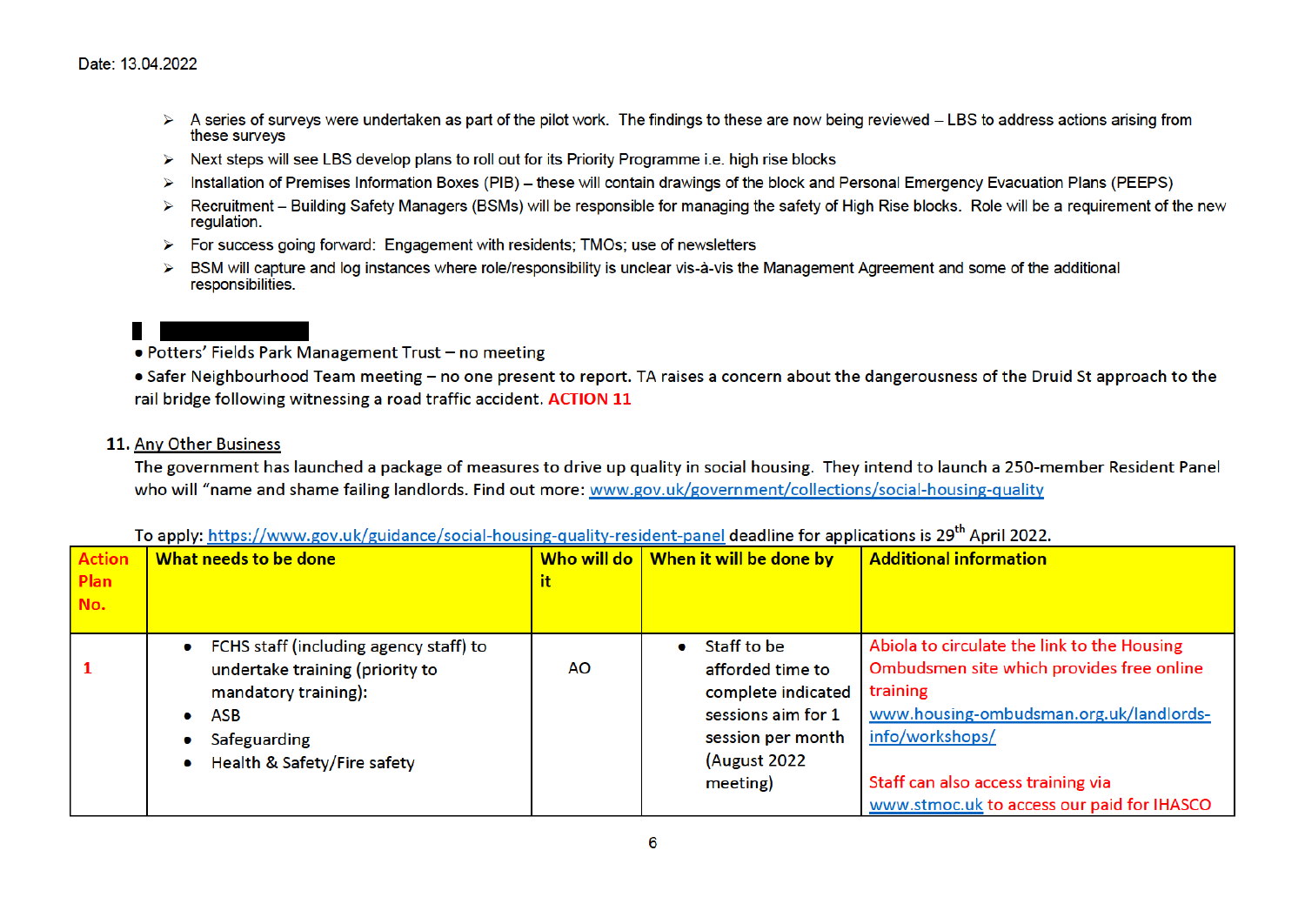|                                                                                                                                                                                                                                                                                                                                      |               |                                                                                        | training                                                                                                                                                                                   |
|--------------------------------------------------------------------------------------------------------------------------------------------------------------------------------------------------------------------------------------------------------------------------------------------------------------------------------------|---------------|----------------------------------------------------------------------------------------|--------------------------------------------------------------------------------------------------------------------------------------------------------------------------------------------|
|                                                                                                                                                                                                                                                                                                                                      |               |                                                                                        |                                                                                                                                                                                            |
| All residents who attend estate<br>$\bullet$<br>inspections should be asked to score the<br>properties inspected                                                                                                                                                                                                                     | AO            | Immediately<br>$\bullet$                                                               | <b>AO to task Mark</b>                                                                                                                                                                     |
| Liaise with AO and Roosevelt to agree<br>$\bullet$<br>the 1 <sup>st</sup> date for our quarterly supervision<br>meetings<br>First meeting to be held in June<br>$\bullet$                                                                                                                                                            | AS            | May 2022 meeting                                                                       |                                                                                                                                                                                            |
| Implement estate cleaner completion<br>$\bullet$<br>chart across the estate<br>Furnish a copy of communications with<br>Roosevelt for audit purposes to Angela<br>so she can set agenda for quarterly<br>meeting. This will include notice that the<br>cleaning schedule is not completed on<br>any single day (& personnel updates) | Mark          | <b>End April</b><br>Monday following<br>last weekly estate<br>inspection each<br>month | Board are keen to build evidence with which<br>to:<br>Identify how the SLA / or future<br>contract needs to better fit FCHS<br>needs<br>Challenge and performance issues<br>on current SLA |
| Regular reminder to be placed in the<br>$\bullet$<br>newsletter about "loving our estates"                                                                                                                                                                                                                                           | Social<br>S/C | Immediately &<br>ongoing                                                               |                                                                                                                                                                                            |
| Flyer to be produced an placed in<br>noticeboards/bin doors and other<br>prominent locations on the estate                                                                                                                                                                                                                           | Mark          | 1 June 2022                                                                            |                                                                                                                                                                                            |
| Rolling programme of wall washing to<br>$\bullet$<br>commence as scaffolding is struck<br>FCHS to be given a rota so we can advise                                                                                                                                                                                                   | AO/LBS        | immediately<br>$\bullet$                                                               | AO to advise Roosevelt of estates where<br>cleaning can commence and obtain their rota:<br>St Johns, St Olaves, Coxson Way and Building 1                                                  |